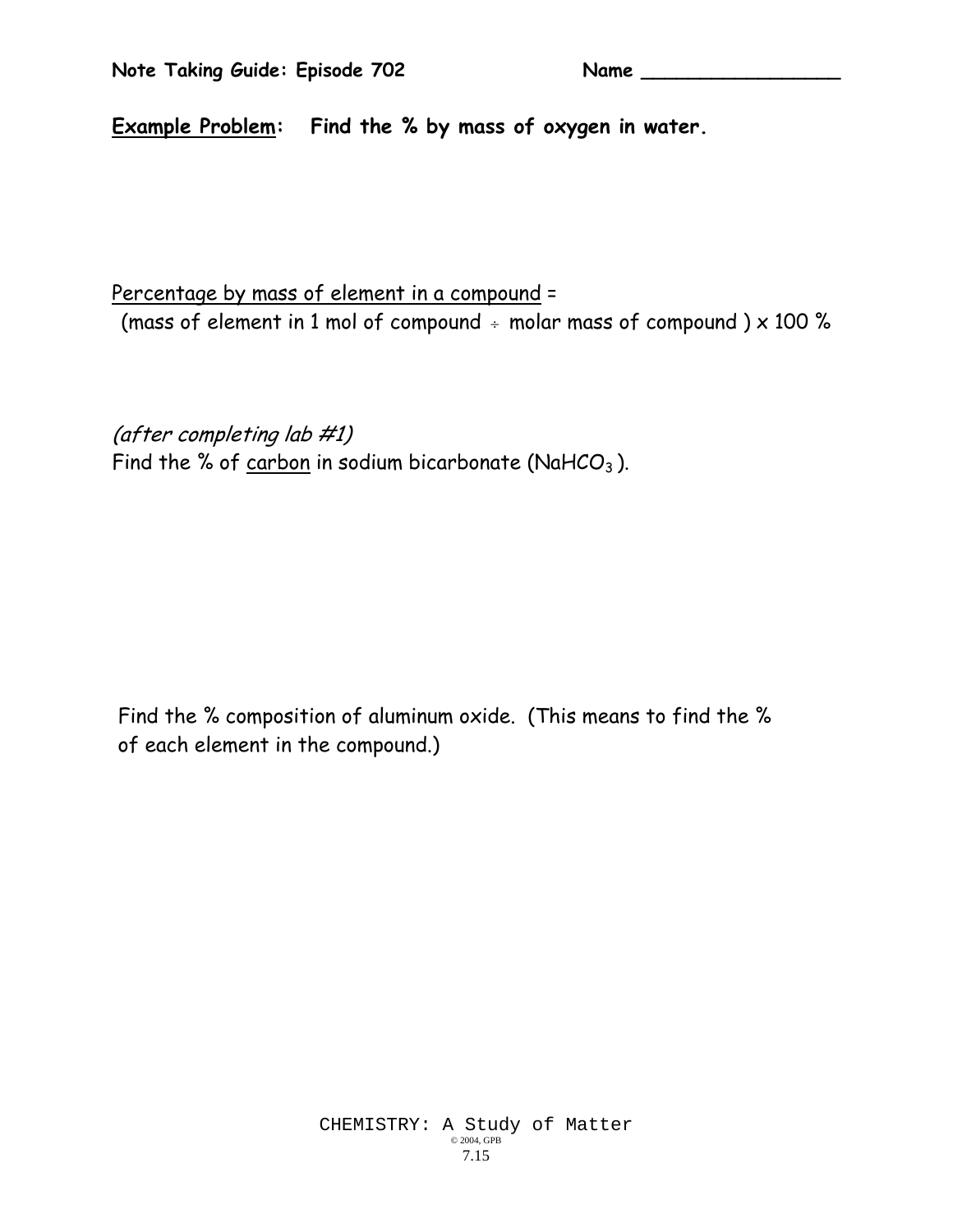| <b>Empirical Formula:</b> | simplest | number |  |
|---------------------------|----------|--------|--|
|                           |          |        |  |

Example Problem: Find the empirical formula for a compound containing 56.6g of K, 8.7g of C, and 34.7g of O.

Step #1: Convert each mass into moles of the element.

Step #2: Divide each by the smallest to find a simple whole number ratio.

Ex. Problems: Work on separate sheet of paper.

\_\_\_\_\_\_\_ % Na  $\frac{8}{3}$  % S  $\frac{2}{100}$ % O

(Hint: When % are given, assume you have 100g of the compound, and the % changes to grams.)

 $P_xO_y$ \_\_\_\_\_\_\_ g sample

 $q P$ 

(Hint: After step 2, if the ratio is still not whole numbers, multiply both subscripts by a number, such as "2" to get rid of fractions, such as "0.5".)

The Chemistry Quiz

| CR |                                             |  |
|----|---------------------------------------------|--|
|    |                                             |  |
|    | CHEMISTRY: A Study of Matter<br>© 2004, GPB |  |

7.16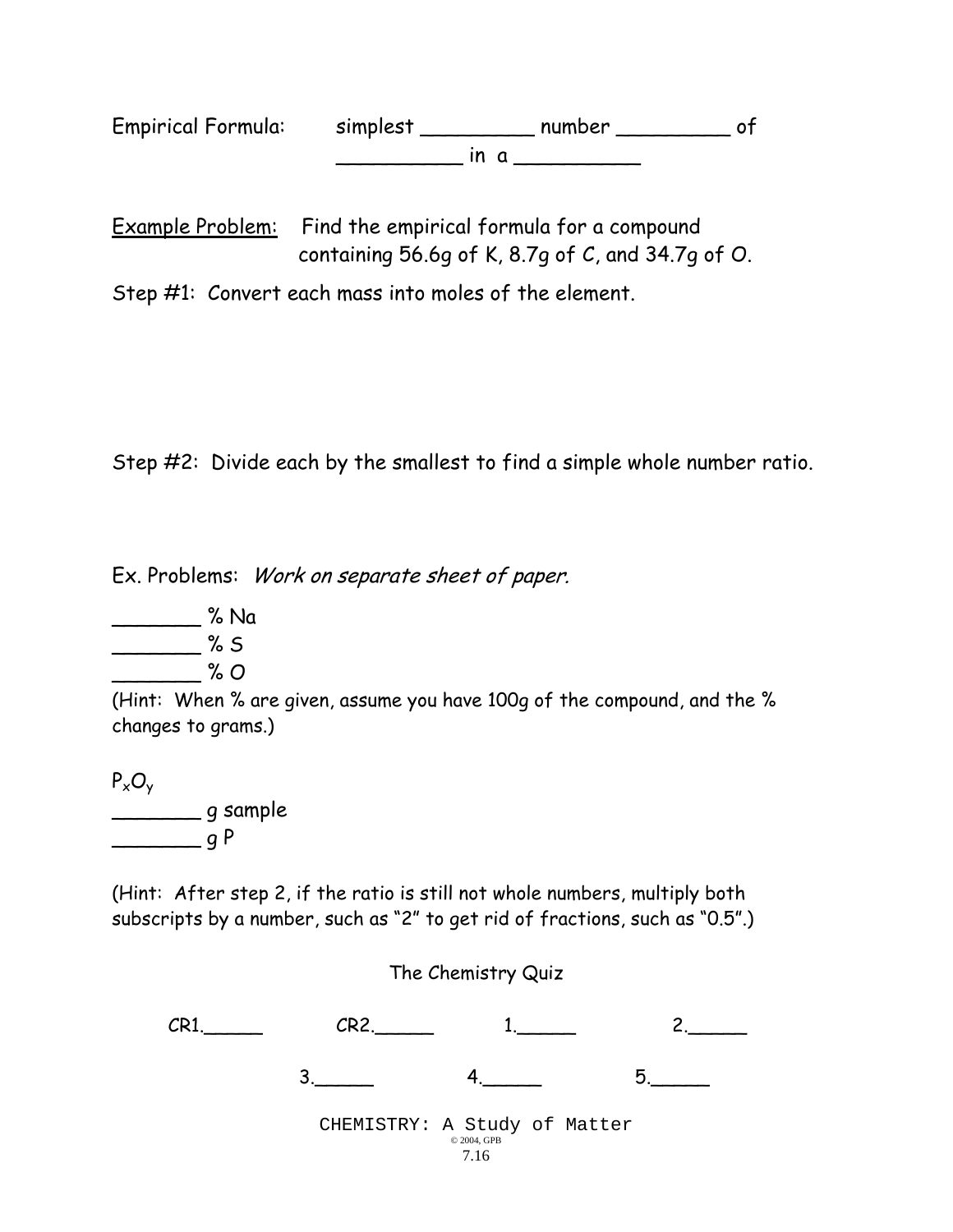I. Fill in the data table below as you watch the lab on the video.

| mass of sodium bicarbonate |  |
|----------------------------|--|
| mass before reaction       |  |
| mass after reaction        |  |

II. Write a balanced equation for the reaction that took place. (Hint: the narrator on the video will help you with this.)

- III. Conclusion Questions: Answer each question completely. SHOW ALL WORK!
	- Calcuate the mass of carbon dioxide produced in the experiment. (Hint: Think about what bubbled away.)
	- Use molar masses to calculate the percent of carbon in carbon dioxide using the following formula.

% C in CO<sub>2</sub> = 
$$
\frac{\text{mass of C}}{\text{mass of CO}_2} \times 100\%
$$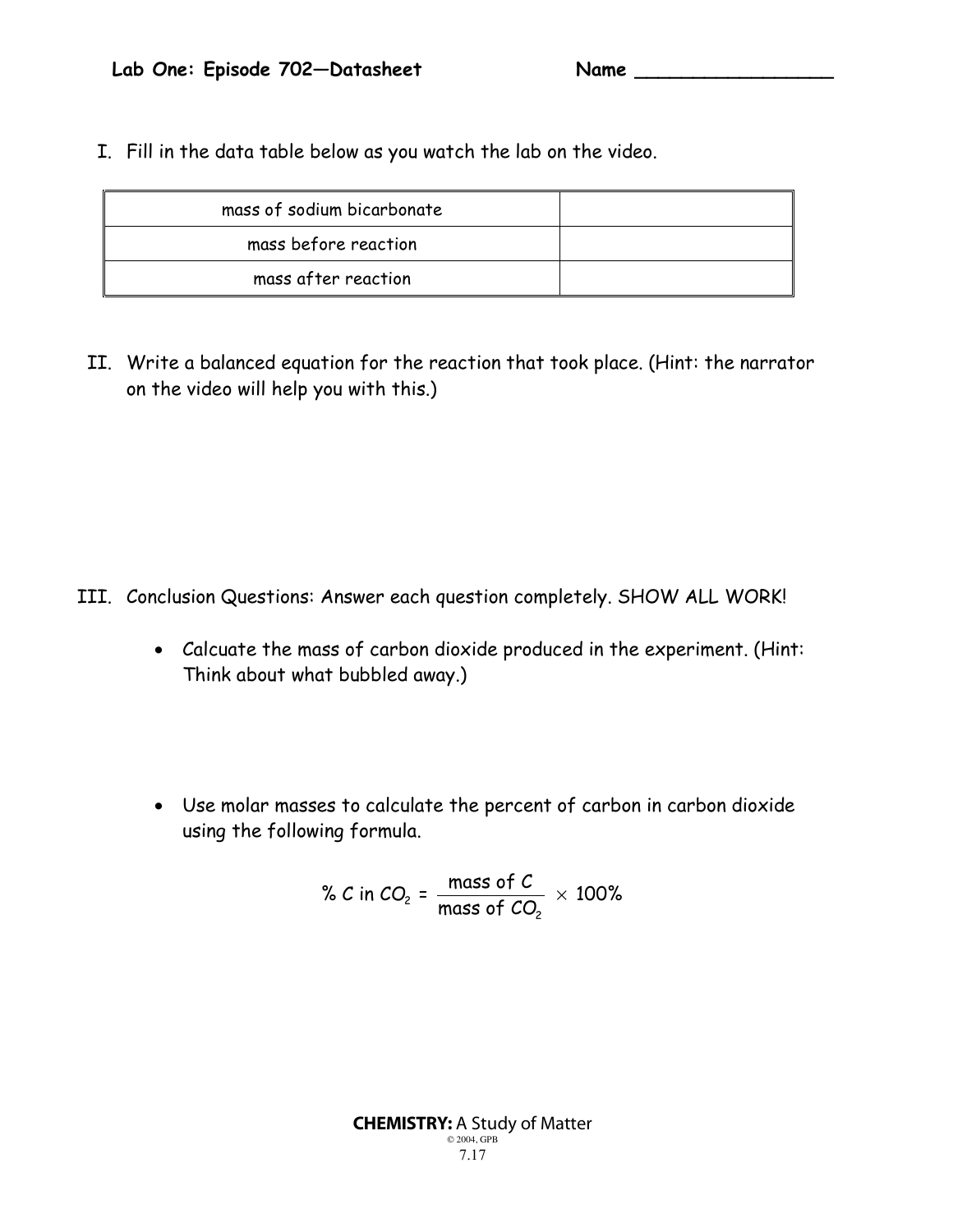• Calculate the mass of carbon in the sample of carbon dioxide using the same formula and your answers to the previous two calculations.

• Calculate the percentage of carbon that was in the original sample of sodium bicarbonate using the following formula.

> $\beta_3$  =  $\frac{1}{2}$   $\frac{1}{2}$   $\frac{1}{2}$   $\frac{1}{2}$   $\frac{1}{2}$   $\frac{1}{2}$   $\frac{1}{2}$   $\frac{1}{2}$   $\frac{1}{2}$   $\frac{1}{2}$   $\frac{1}{2}$   $\frac{1}{2}$   $\frac{1}{2}$   $\frac{1}{2}$   $\frac{1}{2}$   $\frac{1}{2}$   $\frac{1}{2}$   $\frac{1}{2}$   $\frac{1}{2}$   $\frac{1}{2}$   $\frac{1}{2}$   $\$ 3 % C in NaHCO<sub>3</sub> =  $\frac{mass\ of\ C}{\sim 100\ \%}$   $\times$  100% mass of NaHCO

- IV. Practice Problems. SHOW ALL WORK!
	- Calculate the percentage sodium in sodium oxide.
	- Calculate the percentage aluminum in aluminum phosphate.
	- Calculate the percentage hydrogen in hydrogen peroxide.
	- Calculate the percentage nitrogen in dinitrogen pentoxide.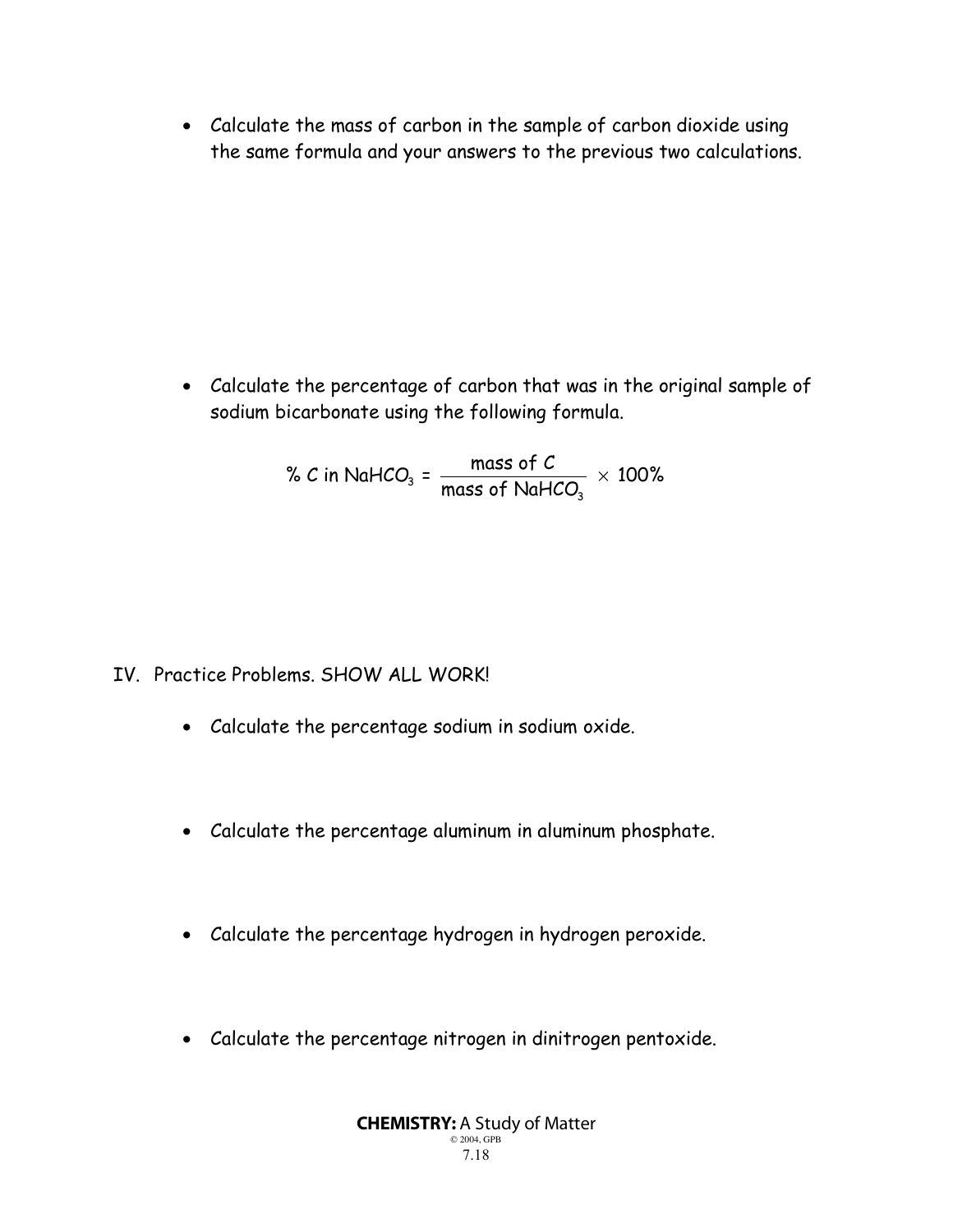I. Fill in the data table below as you watch the lab on the video.

| mass of empty test tube                               |  |
|-------------------------------------------------------|--|
| mass of test tube with copper oxide (before reaction) |  |
| mass of test tube with copper (after reaction)        |  |

#### II. Calculations: SHOW ALL WORK IN THE SPACE PROVIDED.

- Use the data to calculate the mass of copper oxide.
- Use the data to calculate the mass of copper.
- Use the two previous calculations to calculate the mass of the oxygen that was driven off.
- Using molar masses, calculate the moles of copper and oxygen.

| mass of copper oxide | g   |
|----------------------|-----|
| mass of copper       | g   |
| mass of oxygen       | g   |
| moles of copper      | mol |
| moles of oxygen      | mol |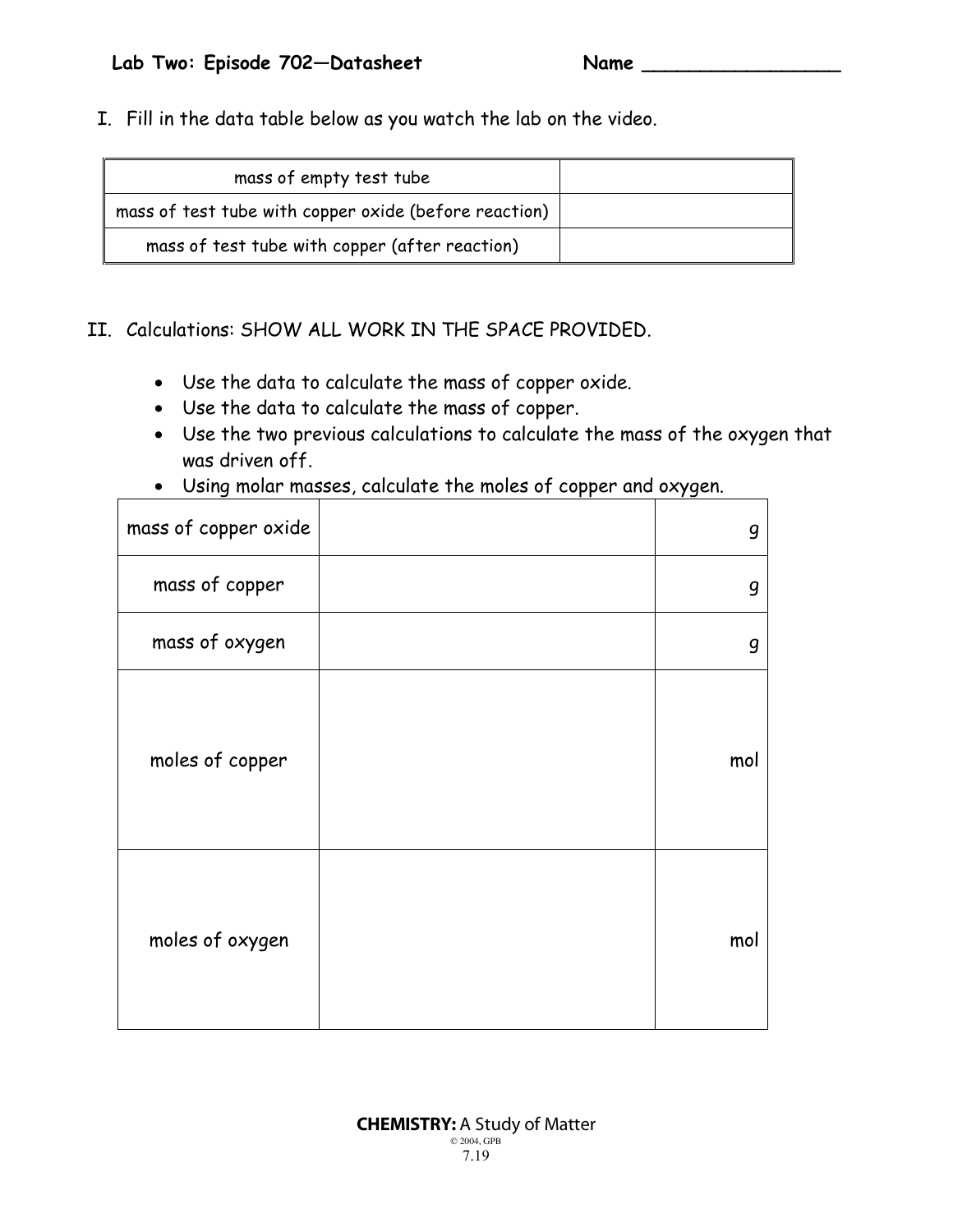- III. Conclusion Questions: Answer each question completely. SHOW ALL WORK!
	- 1. Within bounds of experimental error, use the mole ratio to write the formula of the compound.
	- 2. What is the name of this compound? (Hint: you need a Roman numeral in the name)
	- 3. A compound of calcium and bromine is analyzed in the lab. A 20.0 g sample contains 4.00 g calcium. What is the empirical formula of the compound?

4. Find the empirical formula of a compound found to contain 26.56 % potassium, 35.41 % chromium, and the remainder oxygen.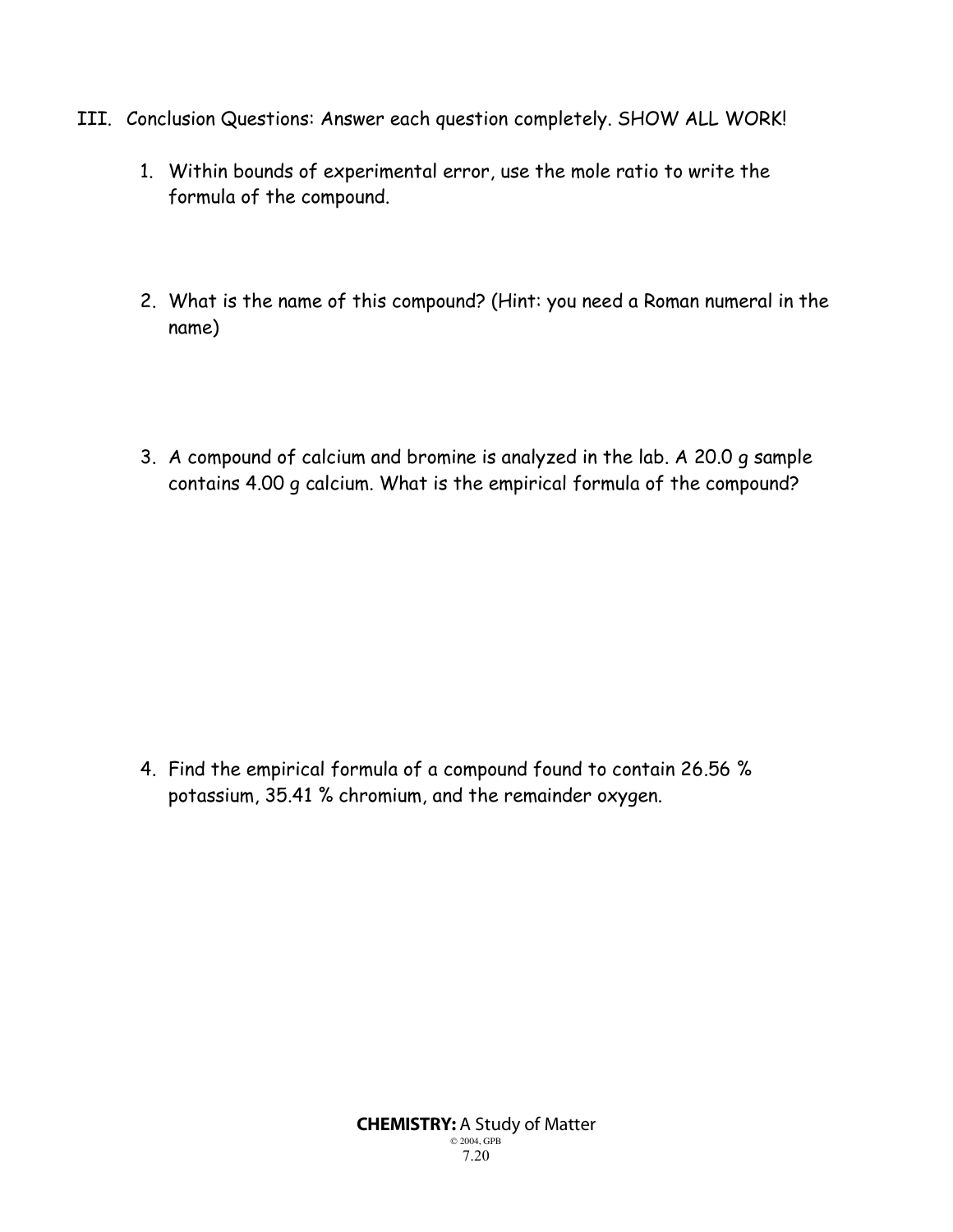### **Worksheet: % Composition and Name \_\_\_\_\_\_\_\_\_\_\_\_\_\_\_\_\_ Empirical Formulas**

#### Part 1: % Composition

Calculate the percent composition of the following compounds. SHOW ALL WORK. **HCl** 

 $K<sub>2</sub>CO<sub>3</sub>$ 

Part 2: Empirical Formulas

Work each of the following problems. SHOW ALL WORK.

1. A compound is found to contain 63.52 % iron and 36.48 % sulfur. Find its empirical formula.

2. In the laboratory, a sample is found to contain 1.05 grams of nickel and 0.29 grams oxygen. Determine the empirical formula.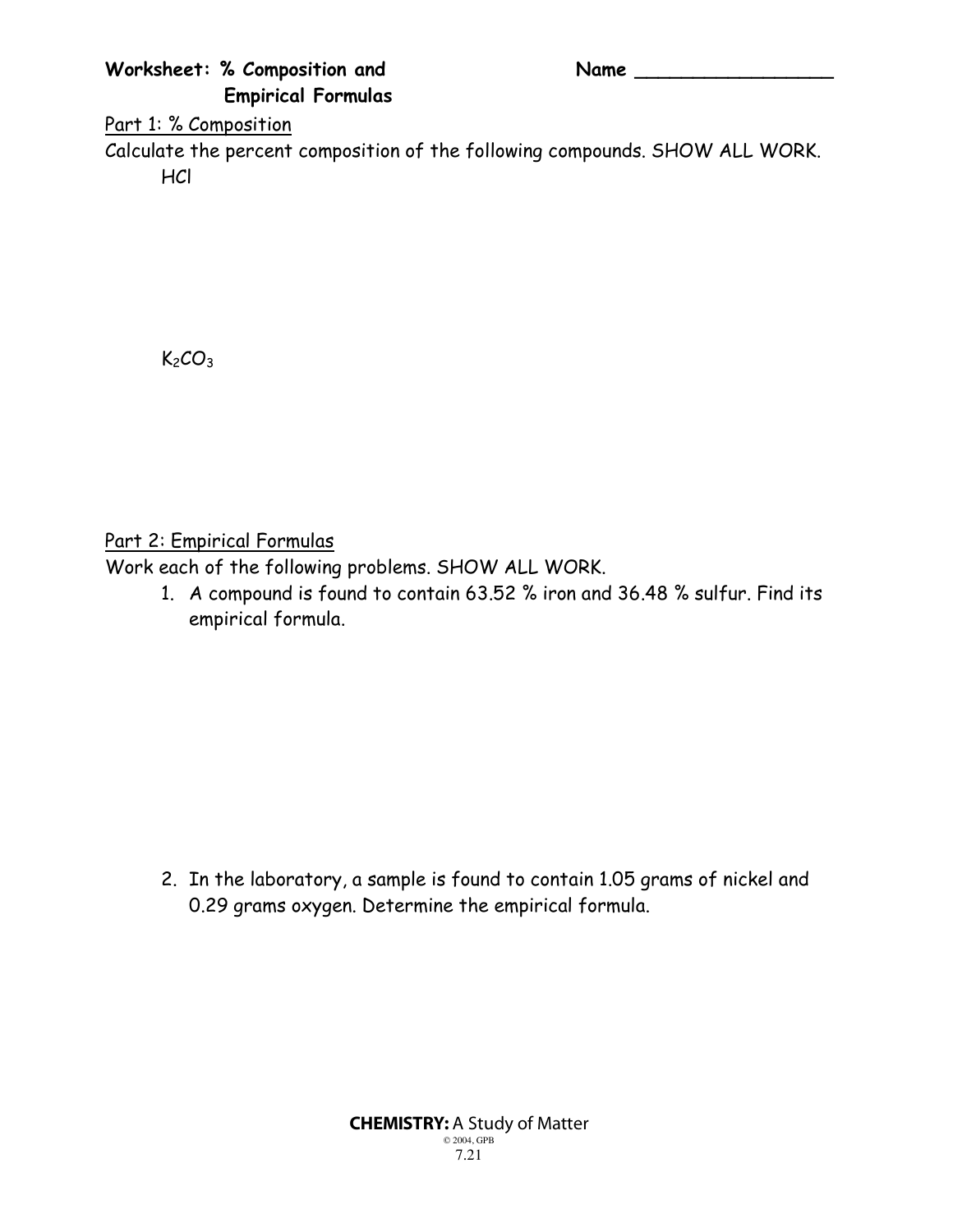Calculate the % composition for  $Mg(OH)_2$ .

What is the empirical formula for a compound if a 2.50 g sample contains 0.900 g of calcium and 1.60 g of chlorine?

Calculate the % composition for potassium sulfate.

A compound is 85.7 % carbon and 14.3 % hydrogen. Calculate the empirical formula.